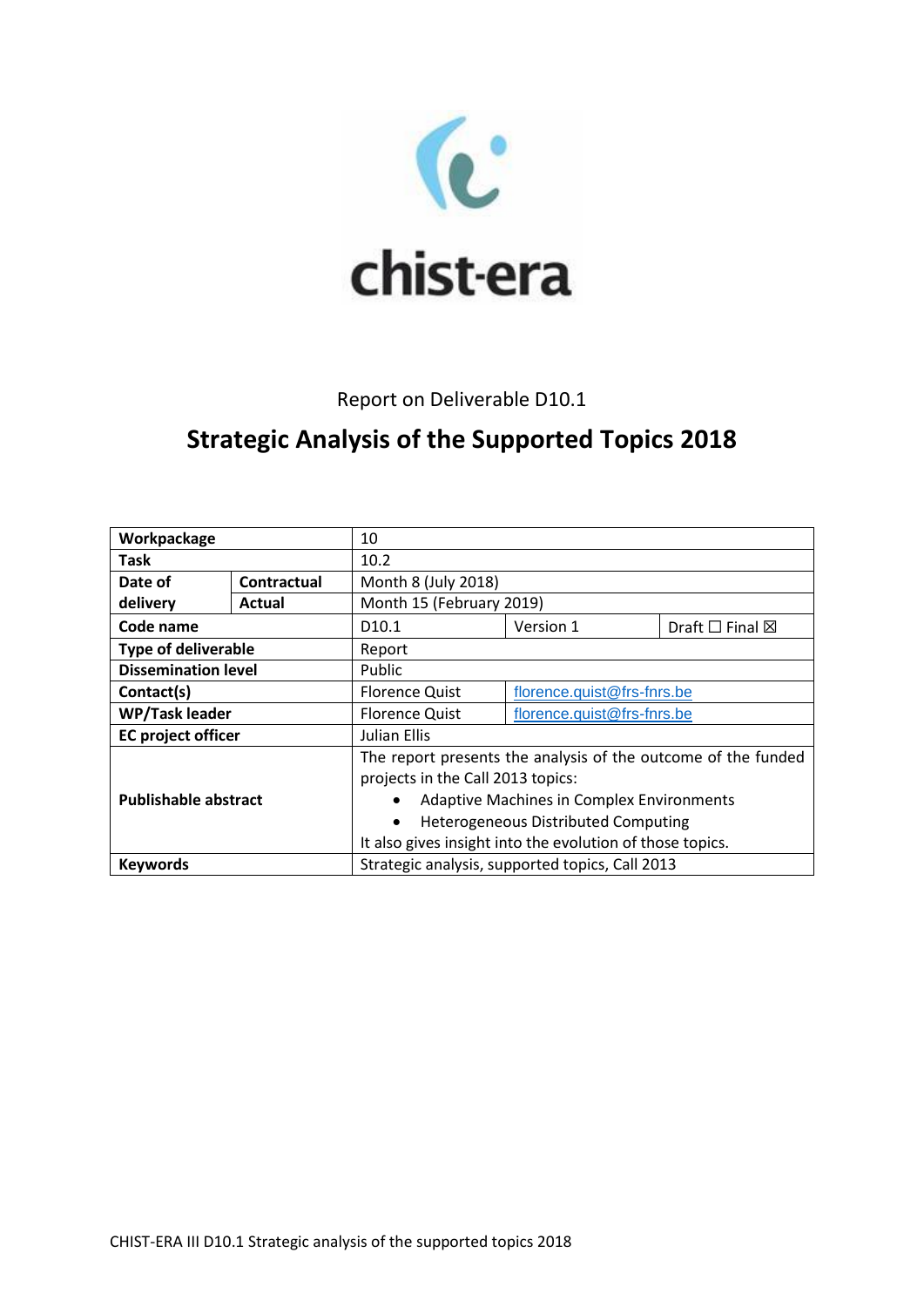

## **Content Table**

|    |    | 1. Overview of the CHIST-ERA III process as described in the "Description of the Action" 3 |  |
|----|----|--------------------------------------------------------------------------------------------|--|
| 2. |    |                                                                                            |  |
| a. |    |                                                                                            |  |
| b. |    | Analysis of the AMCE "Adaptive Machines in complex Environments" topic  3                  |  |
|    | i. |                                                                                            |  |
|    |    |                                                                                            |  |
| C. |    |                                                                                            |  |
|    | i. |                                                                                            |  |
|    |    |                                                                                            |  |
| 3. |    |                                                                                            |  |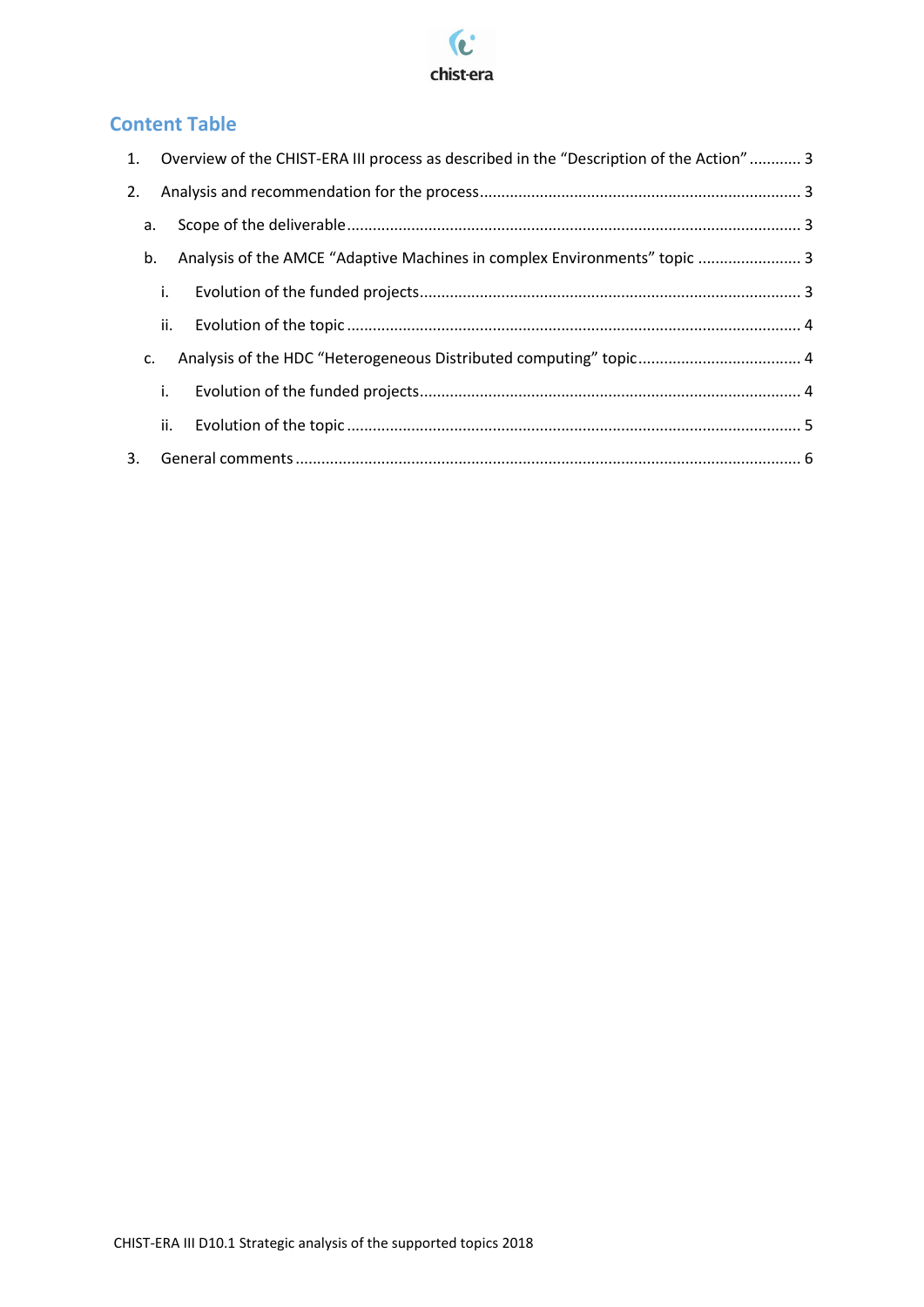

## <span id="page-2-0"></span>**1. Overview of CHIST-ERA III Task Related to D10.1**

The task related to the deliverable 10.1 covers the strategic analysis for the topics funded by CHIST-ERA calls. This task entails an analysis of the results obtained by on-going projects and aims at the definition of suitable criteria for the identification of emerging research communities and their maturity. In addition, an analysis of the needs and opportunities of research projects for specifically identified topics is conducted in order to determine their compatibility with possible future ICT programmes. Deliverables of this task, D10.1 and following, will be made available to the FET community and other fora.

## <span id="page-2-2"></span><span id="page-2-1"></span>**2. Analysis and recommendation for the process**

#### **a. Scope of the Deliverable 10.1**

In order to allow for maturation of both funded projects and topic, the deliverable 10.1 focuses on the topics of the Call 2013:

- Adaptive Machines in Complex Environments
- Heterogeneous Distributed Computing

Indeed the projects of the Call 2013 finished in 2018. During their lifetime, the corresponding research communities could form, exchange and present their vision of the future of their topics thanks to 4 editions of the CHIST-ERA yearly projects seminar.

This deliverable draws on the work performed in the task 9.1 Project follow-up and monitoring (for projects from all calls except Call 2017) and in the task 10.1 Project Seminar organisation.

#### <span id="page-2-4"></span><span id="page-2-3"></span>**b. Analysis of the Topic Adaptive Machines in Complex Environments (AMCE)**

#### **i. Evolution of the Funded Projects**

Three projects were funded in the AMCE topic and the specific scope of each project is detailed in the table below:

| <b>Name</b>    | <b>Project goals</b>                                                                         |
|----------------|----------------------------------------------------------------------------------------------|
| AdaLab         | Development of a framework for semi-automated and automated knowledge discovery              |
|                | (related to biological experiments) for teams of human and robot scientists, that integrates |
|                | and advances knowledge representation, machine learning, bioinformatics, robotics and        |
|                | automated experimentation in given field                                                     |
| <b>ALOOF</b>   | Enable robots to tap into the ever-growing amount of knowledge available on the Web, by      |
|                | learning from there about the meaning of previously unseen objects, expressed in a form      |
|                | that makes them applicable when acting in situated environments                              |
| <b>COACHES</b> | Address fundamental issues related to the design of a robust system of self-directed         |
|                | autonomous robots with high-level skills of environment modelling and scene                  |
|                | understanding, distributed autonomous decision-making, short-term interacting with           |
|                | humans and robust and safe navigation in overcrowding spaces                                 |

There are 4 points on which those projects overlap:

- 1. Knowledge representation
- 2. Probabilistic reasoning about an uncertain environment
- 3. Human computer interactions
- 4. Planning partial information, constraints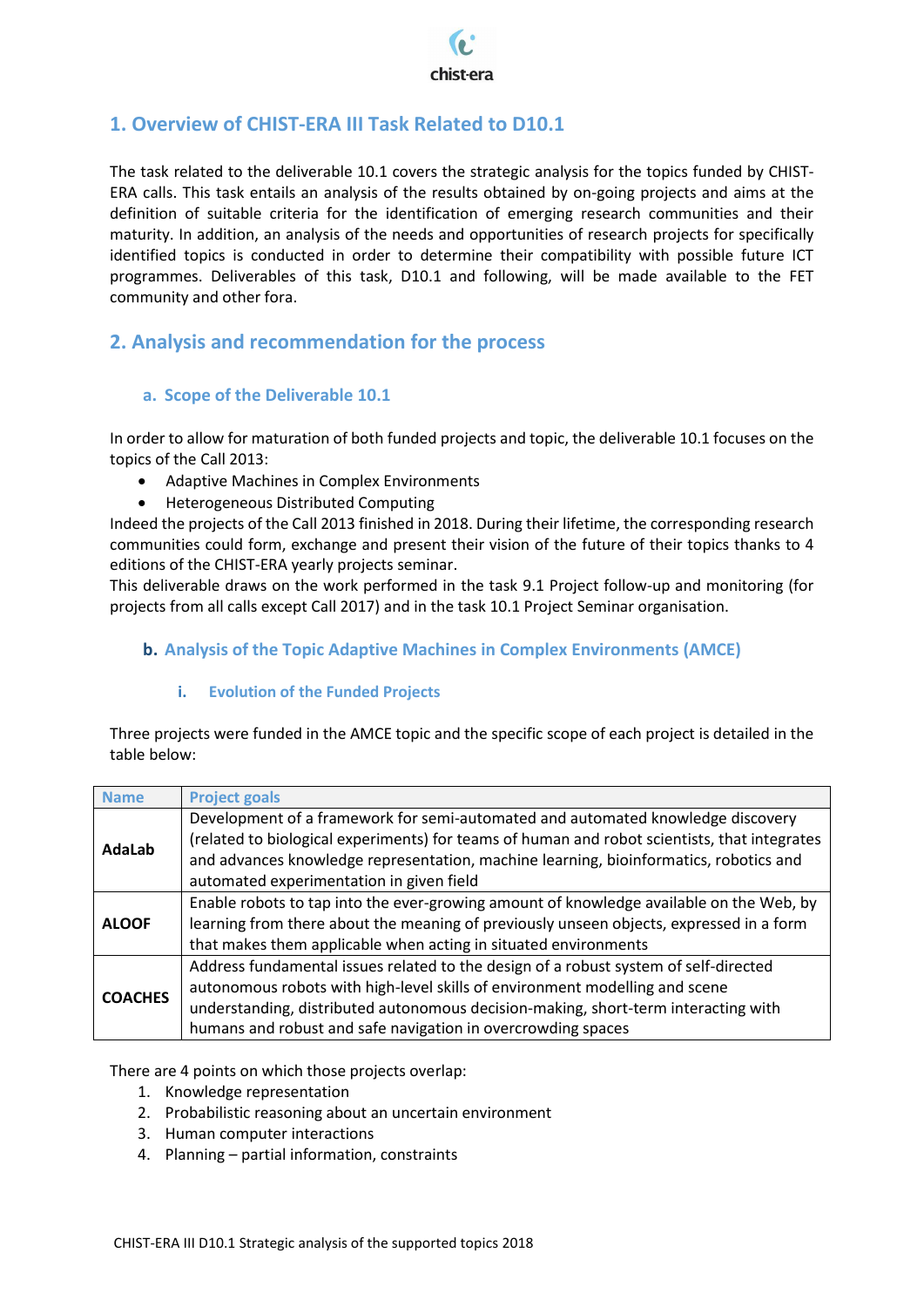# chist-era

From the progress reports by the participating teams and the review reports by the scientific experts appointed by CHIST-ERA, we can conclude that in general the projects progressed according to the initial plan and generated relevant results, as detailed in the table below:

| <b>Name</b>    | <b>Project major outcomes</b>                                                                 |  |  |
|----------------|-----------------------------------------------------------------------------------------------|--|--|
| AdaLab         | Integrated Autonomous System for Scientific Research                                          |  |  |
|                | Three novel machine learning systems for generating scientific hypotheses                     |  |  |
|                | Two novel AI systems for deciding on scientific experiments                                   |  |  |
|                | Novel biological knowledge about cancer and ageing                                            |  |  |
|                | Automatic creation of a perceptual and semantic knowledge base for robots on<br>$\bullet$     |  |  |
| <b>ALOOF</b>   | demand, from the Web                                                                          |  |  |
|                | Large-scale, long term autonomous semantic mapping of space                                   |  |  |
| <b>COACHES</b> | Knowledge-based environment modeling<br>$\bullet$                                             |  |  |
|                | Distributed decision making and reasoning techniques for joint and collaborative<br>$\bullet$ |  |  |
|                | activities                                                                                    |  |  |
|                | Multi-modal human-robot interaction<br>$\bullet$                                              |  |  |
|                | Face detection and body tracking                                                              |  |  |
|                | Physical implementations in real and different environments                                   |  |  |

#### **ii. Evolution of the Topic**

<span id="page-3-0"></span>As part of the projects seminar's format, the projects in the same topic were invited each year to reflect on their progress and on the key challenges that still need to be tackled in their specific field. They produced presentations that are made public and available from the CHIST-ERA website [\(http://www.chistera.eu/funded-topics\)](http://www.chistera.eu/funded-topics). The following challenges were identified in 2018:

- Planning partial information, constraints
	- $\checkmark$  Representation of default knowledge and common sense knowledge
	- $\checkmark$  Unplanned and conflicting situation
	- $\checkmark$  Collaborative, multi-agent planning with partial information
- Human-robot knowledge building and sharing
	- $\checkmark$  Collaborative knowledge discovery
	- $\checkmark$  Fusion of heterogeneous sources of information
	- $\checkmark$  Adjustable and adaptive autonomy (under certified limits)
- Understanding and interpretation of information
	- $\checkmark$  Scene understanding: Relate object to environment and people behavior
	- $\checkmark$  Interpretation of models, making sense of data
	- $\checkmark$  Object functions, object-to-object relations, object-parts-relations, articulated and deformable objects

#### <span id="page-3-2"></span><span id="page-3-1"></span>**c. Analysis of the Topic Heterogeneous Distributed computing (HDC)**

#### **i. Evolution of the Funded Projects**

Three projects were funded in the HDC topic and the specific scope of each project is detailed in the table below:

| <b>Name</b>     | <b>Project goals</b>                                                                   |
|-----------------|----------------------------------------------------------------------------------------|
| <b>DIVIDEND</b> | Attack the data center energy efficiency bottleneck through vertical integration,      |
|                 | specialization, and cross-layer optimization. The vision of this project is to present |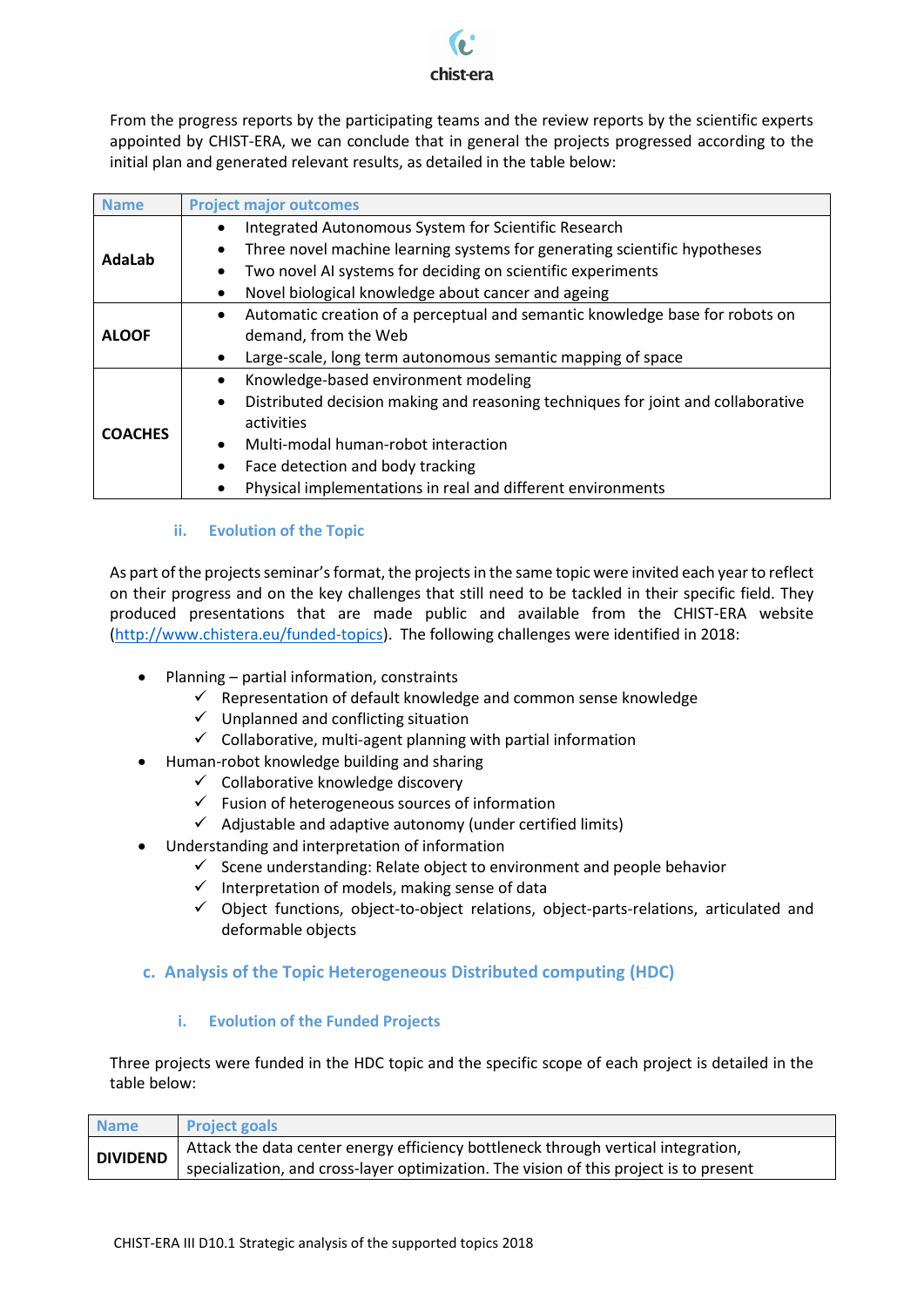

|                 | heterogeneous data centers, combining CPUs, GPUs, and task-specific accelerators, as a<br>unified entity to the application developer and let the runtime optimize the utilization of                                                                                                                                                                     |
|-----------------|-----------------------------------------------------------------------------------------------------------------------------------------------------------------------------------------------------------------------------------------------------------------------------------------------------------------------------------------------------------|
|                 | the system resources during task execution                                                                                                                                                                                                                                                                                                                |
| <b>DIONASYS</b> | Raise the level of abstraction provided to designers of overlays and systems-of-systems. The<br>aim of that project is reached via the use of a high-level domain-specific language, declaring<br>what should be achieved for the structure and functions of overlays, rather than by defining<br>low-level nodes interactions                            |
| <b>HPDCJ</b>    | Ease of use and programmability of Java for distributed heterogeneous computing in order<br>to make it exploitable by the huge user base of mainstream computing. This project<br>introduced and transparently exposed parallelism in Java, with minimal change to the<br>specifics of the language thus allowing programmers to focus on the application |

There are 6 points on which those projects overlap, as detailed in the table below:

- Development of a programming model
- Improvement in data management
- Improvement in distributed techniques

From the progress reports by the participating teams and the review reports by the scientific experts appointed by CHIST-ERA, we can conclude that projects progressed generally according to the initial plan and generated relevant results, as detailed in the table below:

| <b>Name</b>     | <b>Project major outcomes</b>                                                                                                                                                                                        |
|-----------------|----------------------------------------------------------------------------------------------------------------------------------------------------------------------------------------------------------------------|
| <b>DIVIDEND</b> | Vertical integration<br>Programming model<br>Energy accounting<br>Auto tuning<br>٠<br>More heterogeneity<br>٠<br>Fast networks<br>$\bullet$                                                                          |
| <b>DIONASYS</b> | Generative programming<br>Application in IoT<br><b>System Composition</b><br>٠                                                                                                                                       |
| <b>HPDCJ</b>    | Parallel distributed computing in Java<br>$\bullet$<br>PCJ library for parallel computing in Java<br>٠<br>Scalability up to 6000 cores<br>CPU and GPGPU<br><b>Fault Tolerance</b><br>Easy for non-expert programmers |

#### **ii. Evolution of the topic**

<span id="page-4-0"></span>As part of the projects seminar's format, the projects in the same topic were invited each year to reflect on their progress and on the key challenges that still need to be tackled in their specific field. They produced presentations that are made public and available from the CHIST-ERA website [\(http://www.chistera.eu/funded-topics\)](http://www.chistera.eu/funded-topics). The following challenges were identified in 2018:

- Upcoming challenges and needs
	- $\checkmark$  HDC call very much on-topic
		- **Heterogeneity issues highlighted in the call getting increasing attention in** science and technology communities
		- $\checkmark$  Distributed systems are (and will continue to get) more and more complex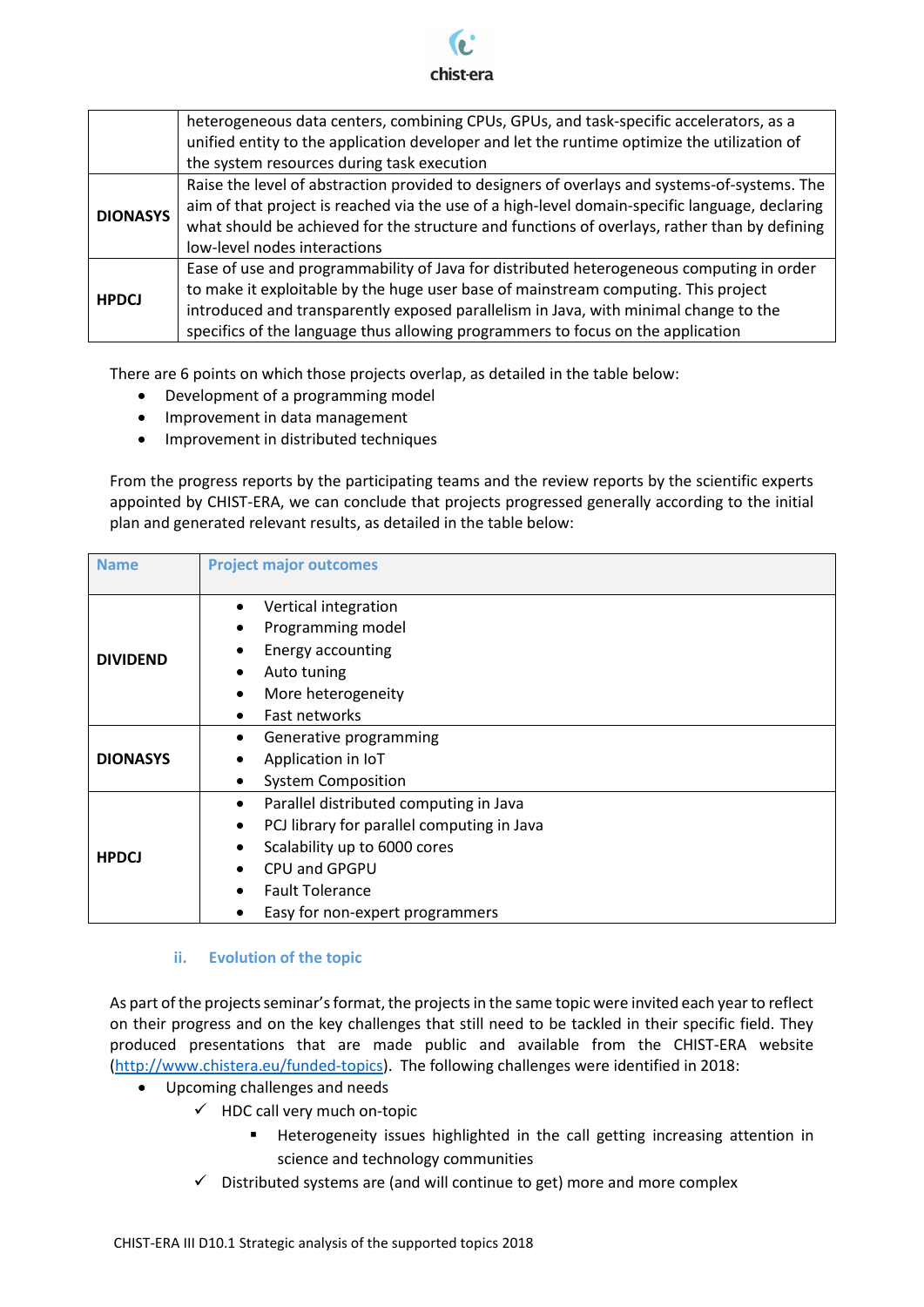

- Need programming models for the ordinary engineer
- **Software engineering research to the rescue?** 
	- Link with DevOps, microservices, etc.
	- How are startups doing?
- $\checkmark$  HPC & Big Data convergence
	- **HPC** models for multiprocessors not amenable to heterogeneous computing platforms and accelerators
		- Clear need in Machine Learning!
- Specific needs in 5 years timescale
	- $\checkmark$  Programming models for major domains
	- $\checkmark$  DSLs to specialize to all devices (CPU, GPGPU, FPGA)
	- $\checkmark$  Eliminate waste in computing
	- $\checkmark$  SDN needs to be transparent the application
- Specific needs in 10 years timescale
	- $\checkmark$  Universal languages for the masses
	- $\checkmark$  Tool chains to co-design platforms and fabricate logic/network/memory blocks for services
	- $\checkmark$  Programming without knowing what's out there

## <span id="page-5-0"></span>**3. General comments**

Based on the scope of the supported topics and the progress and analysis of the funded projects about what still needs to be investigated, certain future calls from the ICT Work Programme 2018-2020 are identified as being of interest to the CHIST-ERA Call 2013 research communities.

| <b>Topic</b> | Relevant ICT WP 2018-2019 Calls                                                                                                                                                                                                                                                                                                                                                                                                                                                                                                                                                                                                                                                                                                                                                                                                                                                                                                                                                                                                                                                                                                                                                                                                                                                                                                                                                                                                                                                                                                                   |
|--------------|---------------------------------------------------------------------------------------------------------------------------------------------------------------------------------------------------------------------------------------------------------------------------------------------------------------------------------------------------------------------------------------------------------------------------------------------------------------------------------------------------------------------------------------------------------------------------------------------------------------------------------------------------------------------------------------------------------------------------------------------------------------------------------------------------------------------------------------------------------------------------------------------------------------------------------------------------------------------------------------------------------------------------------------------------------------------------------------------------------------------------------------------------------------------------------------------------------------------------------------------------------------------------------------------------------------------------------------------------------------------------------------------------------------------------------------------------------------------------------------------------------------------------------------------------|
| <b>AMCE</b>  | ICT-09 - Robotics in Application Areas<br>Specific Challenge: While robots originated in large-scale mass manufacturing, they<br>are now spreading to more and more application areas. In these new settings, robots<br>are often faced with new technical and non-technical challenges. The purpose of this<br>topic is to address such issues in a modular and open way, and reduce the barriers<br>that prevent a more widespread adoption of robots. Four Priority Areas (PAs) are<br>targeted: healthcare, inspection and maintenance of infrastructure, agri-food, and<br>agile production.<br>User needs, ethical, legal, societal and economic aspects should be addressed in order<br>to raise awareness and take-up by citizens and businesses. Privacy and cybersecurity<br>issues, including security by design and data integrity should also be addressed, where<br>appropriate<br>ICT-10 - Robotics Core Technology<br>Specific Challenge: Autonomy in robotic systems is built on a combination of four core<br>technologies:<br>$\checkmark$ AI and Cognition: AI provides tools to make systems cognitive. Cognition<br>equips robots with the ability to interact with people and environments, to<br>learn and to categorise, to make decisions and to derive knowledge<br>Cognitive Mechatronics: Mechatronic systems where sensing and actuation<br>$\checkmark$<br>are closely coupled with cognitive systems are expected to deliver improved<br>control, motion, interaction, adaptation and learning, and safer systems |